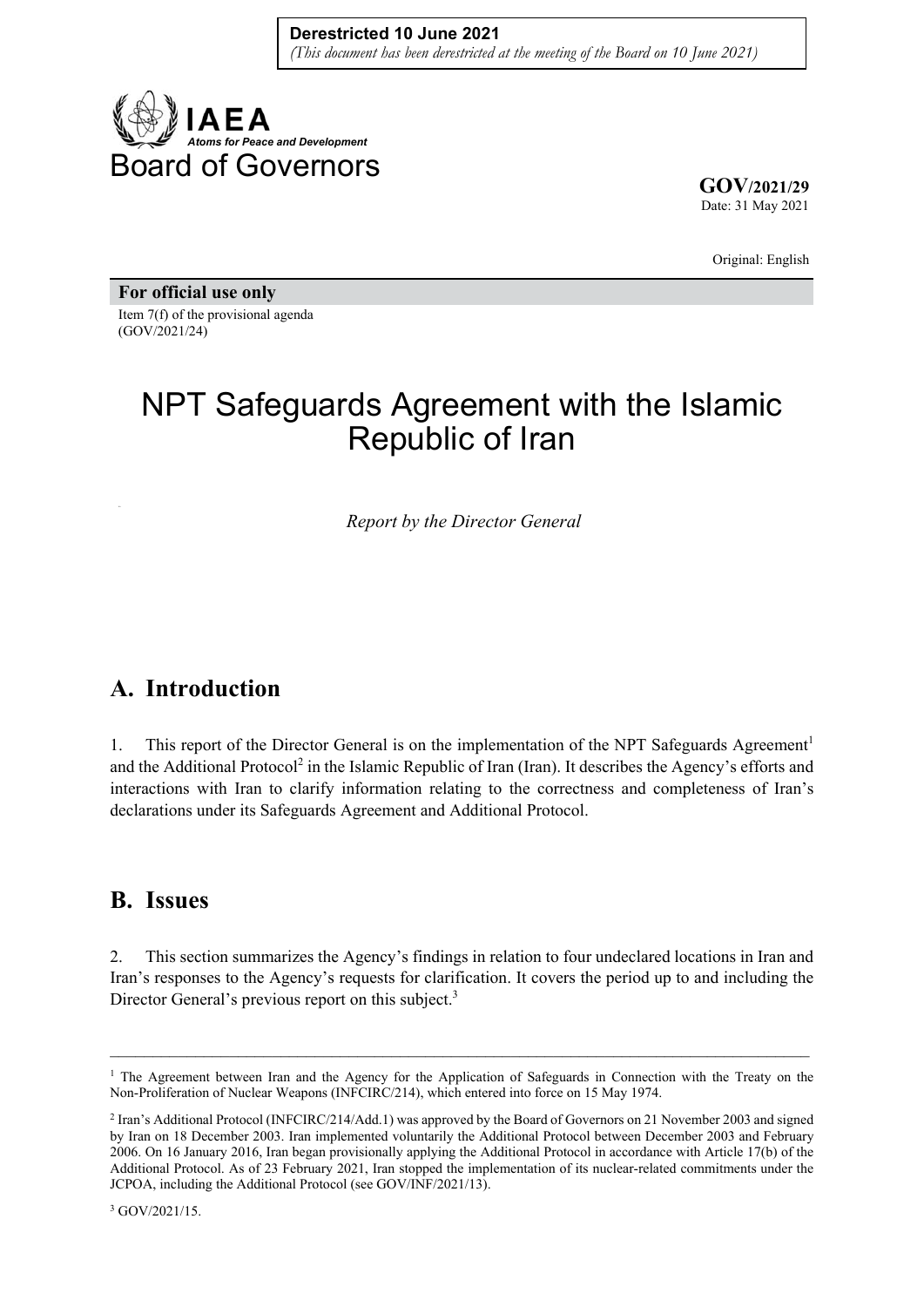#### **B.1. Location 1**

3. According to information available to the Agency in September 2018, a location in Iran not declared to the Agency (Location 1) had allegedly been involved in the storage of nuclear material and equipment.<sup>4</sup> From early November 2018 onwards, the Agency observed, through the analysis of commercial satellite imagery, scraping and landscaping activities at the location.

4. In February 2019, the Agency conducted a complementary access and took environmental samples at Location 1. The Agency detected the presence of natural uranium particles of anthropogenic origin, the composition of which indicated that they might have been produced through uranium conversion activities.<sup>5</sup> The Agency also detected isotopically altered particles of low enriched uranium,<sup>6</sup> with a detectable presence of U-236, and of slightly depleted uranium.<sup>7</sup> The Agency, pursuant to Iran's Safeguards Agreement and Additional Protocol, requested Iran to provide clarifications and information, and to answer questions related to the Agency's findings regarding the presence of these particles.<sup>8</sup> The Agency assessed the explanations provided by Iran for the presence of these particles to be not technically credible.<sup>9</sup>

#### **B.2. Location 2**

5. The Agency found indications at another location not declared by Iran (Location 2) of the possible presence in Iran between 2002 and 2003 of natural uranium in the form of a metal disc, with indications of it having undergone drilling and processing, which may not have been included in Iran's declarations.10 The Agency identified a number of questions related to this possible undeclared nuclear material and nuclear-related activities, including the origin of this disc and where such material was currently located. In July and August 2019, the Agency requested responses to these questions from Iran, pursuant to its Safeguards Agreement and Additional Protocol, but received no response.

6. In September 2020, as part of its efforts to clarify the safeguards issues related to Location 2, the Agency also conducted additional verification activities under the Safeguards Agreement at a declared facility in Iran where uranium metal had been produced previously. The purpose of these additional activities was to verify whether the natural uranium in the form of a metal disc identified at Location 2 was present at this declared facility.<sup>11</sup> However, the result of these verification activities was inconclusive.12 Iran had yet to answer the Agency's questions.

 $\_$  , and the contribution of the contribution of the contribution of the contribution of  $\mathcal{L}_\text{max}$ 

8 GOV/2020/51, para. 33.

9 GOV/2021/15, paras 6–8.

<sup>4</sup> Statement by the Deputy Director General for Safeguards to the Board of Governors, 7 November 2019, GOV/OR.1532, para. 11.

<sup>5</sup> GOV/2019/55, para. 29.

<sup>6</sup> These particles had been identified as a result of the Agency's further analysis of the samples it took in February 2019 and which was conveyed to Iran for the first time in an Agency letter to Iran, dated 2 September 2020 (see GOV/2020/51, para. 33, footnote 52).

<sup>7</sup> GOV/2020/51, para. 33, footnote 53. The Agency noted in its letter to Iran dated 2 September 2020 that the compositions of these isotopically altered particles were similar to particles found in Iran in the past, originating from imported centrifuge components (see GOV/2008/4, para.11).

<sup>10</sup> GOV/2020/30, para. 4, first bullet.

<sup>11</sup> GOV/2020/30, para. 4, footnote 9.

<sup>12</sup> GOV/2021/15, para. 16.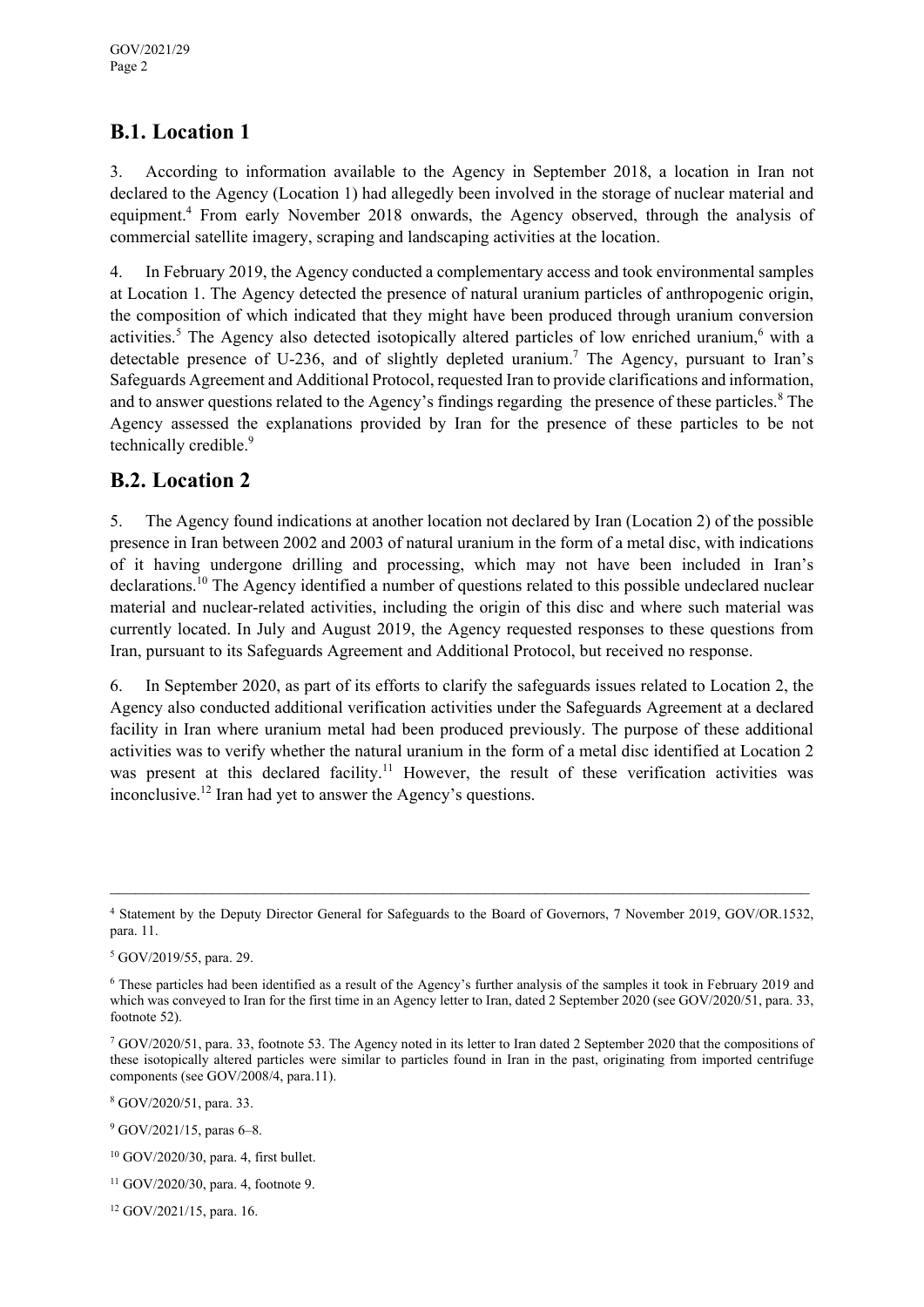#### **B.3. Location 3**

7. The Agency found indications at another location not declared by Iran (Location 3) of the possible use or storage of nuclear material and/or conducting of nuclear-related activities, including research and development activities related to the nuclear fuel cycle. This location may have been used for the processing and conversion of uranium ore, including fluorination, in 2003. This location also underwent significant changes in 2004, including the demolition of most buildings.<sup>13</sup>

8. The Agency identified a number of questions related to this possible undeclared nuclear material and nuclear-related activities. In August 2019, the Agency requested responses from Iran, pursuant to its Safeguards Agreement and Additional Protocol. Iran provided no answers. In January 2020, the Agency sought complementary access to the location to carry out location-specific environmental sampling.

9. Iran initially denied the Agency access to Location  $3<sup>14</sup>$  Following an agreement between the Agency and Iran in August 2020, however, the Agency conducted a complementary access at the location and took environmental samples. These samples were analysed by the Agency's laboratories at Seibersdorf and by a number of laboratories within the Agency's Network of Analytical Laboratories (NWAL). The analytical results of the environmental samples taken at this location indicated the presence of anthropogenic uranium particles that required explanation by Iran. In January 2021, the Agency conveyed to Iran the results of the analysis and related Agency questions.<sup>15</sup> Iran had yet to answer the Agency's questions.

#### **B.4. Location 4**

10. The Agency found indications at another location not declared by Iran (Location 4) of the possible use and storage of nuclear material where outdoor, conventional explosive testing may have taken place in 2003, including in relation to testing of shielding in preparation for the use of neutron detectors. From July 2019 onwards, the Agency observed activities consistent with efforts to sanitize part of the location.<sup>16</sup>

11. The Agency asked Iran a number of questions related to this possible undeclared nuclear material and nuclear-related activities. In August 2019, the Agency requested responses from Iran, pursuant to its Safeguards Agreement and Additional Protocol. Iran provided no answers. In January 2020, the Agency sought complementary access to the location to carry out location-specific environmental sampling.

12. Iran initially denied the Agency access to Location  $4<sup>17</sup>$  Following an agreement between the Agency and Iran in August 2020, however, the Agency conducted a complementary access at the location and took environmental samples. These samples were analysed by the Agency's laboratories at Seibersdorf and by a number of laboratories within the NWAL. The analytical results of the environmental samples taken at this location indicated the presence of anthropogenic uranium particles

 $\mathcal{L}_\mathcal{L} = \{ \mathcal{L}_\mathcal{L} = \{ \mathcal{L}_\mathcal{L} = \{ \mathcal{L}_\mathcal{L} = \{ \mathcal{L}_\mathcal{L} = \{ \mathcal{L}_\mathcal{L} = \{ \mathcal{L}_\mathcal{L} = \{ \mathcal{L}_\mathcal{L} = \{ \mathcal{L}_\mathcal{L} = \{ \mathcal{L}_\mathcal{L} = \{ \mathcal{L}_\mathcal{L} = \{ \mathcal{L}_\mathcal{L} = \{ \mathcal{L}_\mathcal{L} = \{ \mathcal{L}_\mathcal{L} = \{ \mathcal{L}_\mathcal{$ 

<sup>13</sup> GOV/2020/30, para.4, second bullet.

<sup>14</sup> GOV/2020/30, para. 5.

<sup>15</sup> GOV/2021/15, para. 17.

<sup>16</sup> GOV/2020/30, para.4, third bullet.

<sup>17</sup> GOV/2020/30, para. 5.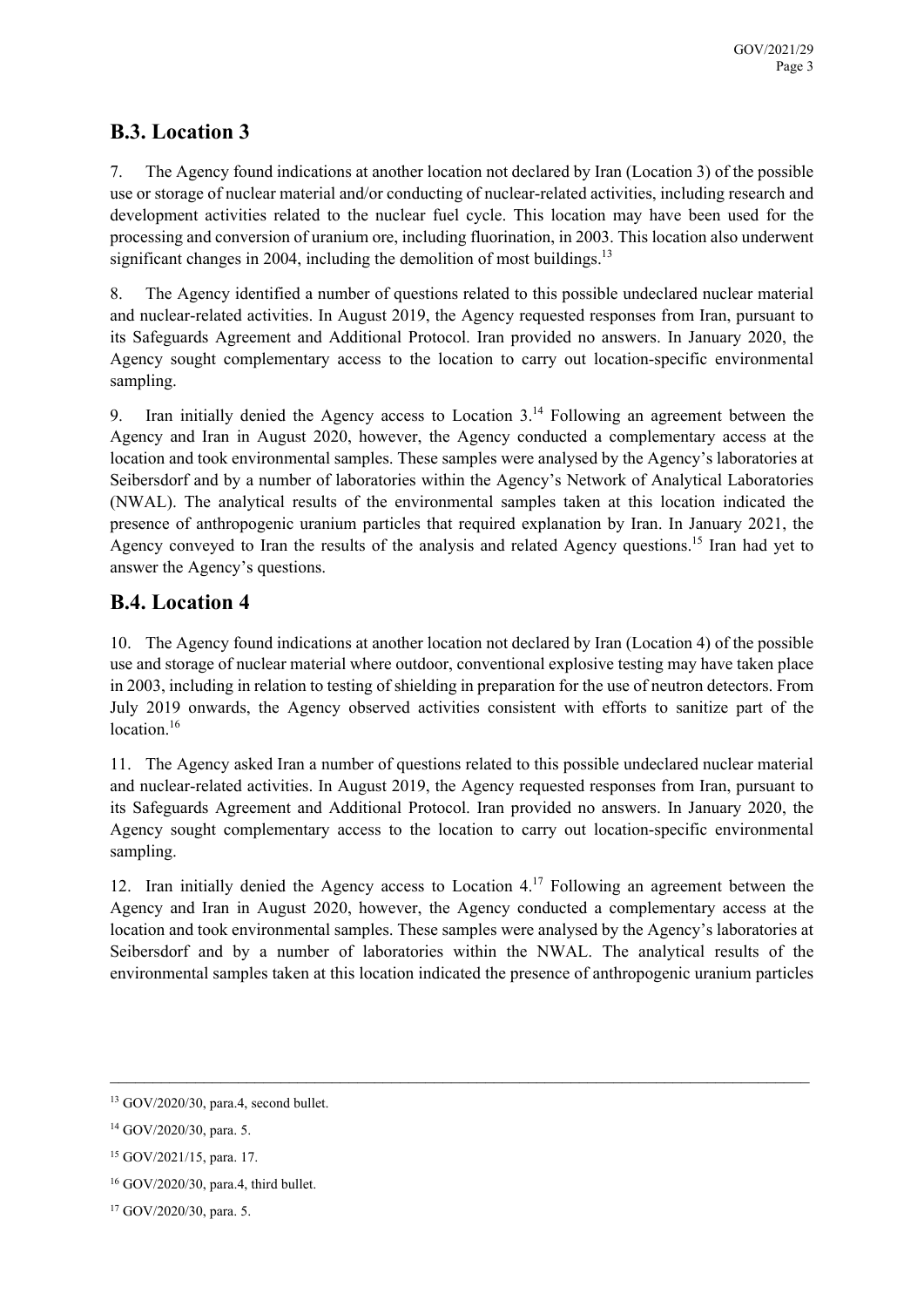that required explanation by Iran. In January 2021, the Agency conveyed to Iran the results of the analysis and related Agency questions.<sup>18</sup> Iran had yet to answer the Agency's questions.

# **C. Recent developments**

13. During his trip to Tehran on 21 February 2021, the Director General, expressed his concern at the lack of progress in clarifying the safeguards issues relating to the four locations.

14. In a letter to Vice-President Salehi, dated 3 March 2021, the Director General, in order to break the deadlock and make tangible progress in clarifying and resolving these issues, suggested that technical experts from the Agency and Iran meet in Tehran in April to compare technical understandings of the activities that may have taken place at the locations identified by the Agency, discuss in further technical detail the Agency's observations on the information that had been provided to it so far by Iran, and obtain from Iran any additional elements and information needed to clarify the underlying issues.

15. In a statement to the Board of Governors on 4 March 2021, the Director General expressed his readiness to engage Iran in a proactive and focussed effort to break the impasse, and to clarify and resolve these issues without further delay. The Director General indicated that his expectations were to complete this work promptly.<sup>19</sup> Iran accepted the Director General's offer.

16. Following Iran's acceptance to proceed with the focused effort, the first meeting between the Agency and Iran took place in Vienna, in April. During the discussions, the Agency provided more detail on its technical assessment of the activities that may have taken place at the four locations referred to above. At a second meeting, in Tehran in May, Iran provided an oral statement regarding activities that Iran stated had taken place at Location 4 and which Iran deemed relevant to Location 4, and undertook to provide a written explanation and substantiating documents. However, Iran did not address the Agency's questions relating to Location 4. Nor did Iran provide any information in relation to Locations 1, 2 or 3.

17. In a letter to Vice-President Salehi, dated 24 May 2021, the Director General said that in the course of the bilateral discussions that had taken place so far, the absence of either answers to the Agency's questions or any substantiating documents had made it evident that substantive work was still required.

18. On 26 May 2021, a further meeting took place between the Agency and Iran in Vienna at which Iran provided the Agency with a written statement relating to Location 4, which reflected the oral statement referred to above (paragraph 16), but did not provide any supporting documents to substantiate the written statement. The Agency presented Iran with a number of questions relating Iran's written statement on Location 4. Iran did not provide any information in relation to Locations 1, 2 or 3 at this meeting, although it did indicate that it would provide information in relation to Locations 1 and 3.

19. In a letter dated 27 May 2021, Iran invited the Agency to attend another meeting in Tehran in the week beginning 21 June 2021 "to continue discussions on addressing the remaining two safeguards related issues with a view to their resolution appropriately".

 $\_$  , and the contribution of the contribution of the contribution of the contribution of  $\mathcal{L}_\text{max}$ 

<sup>18</sup> GOV/2021/15, para. 17.

<sup>19</sup> GOV/OR.1573, para. 82.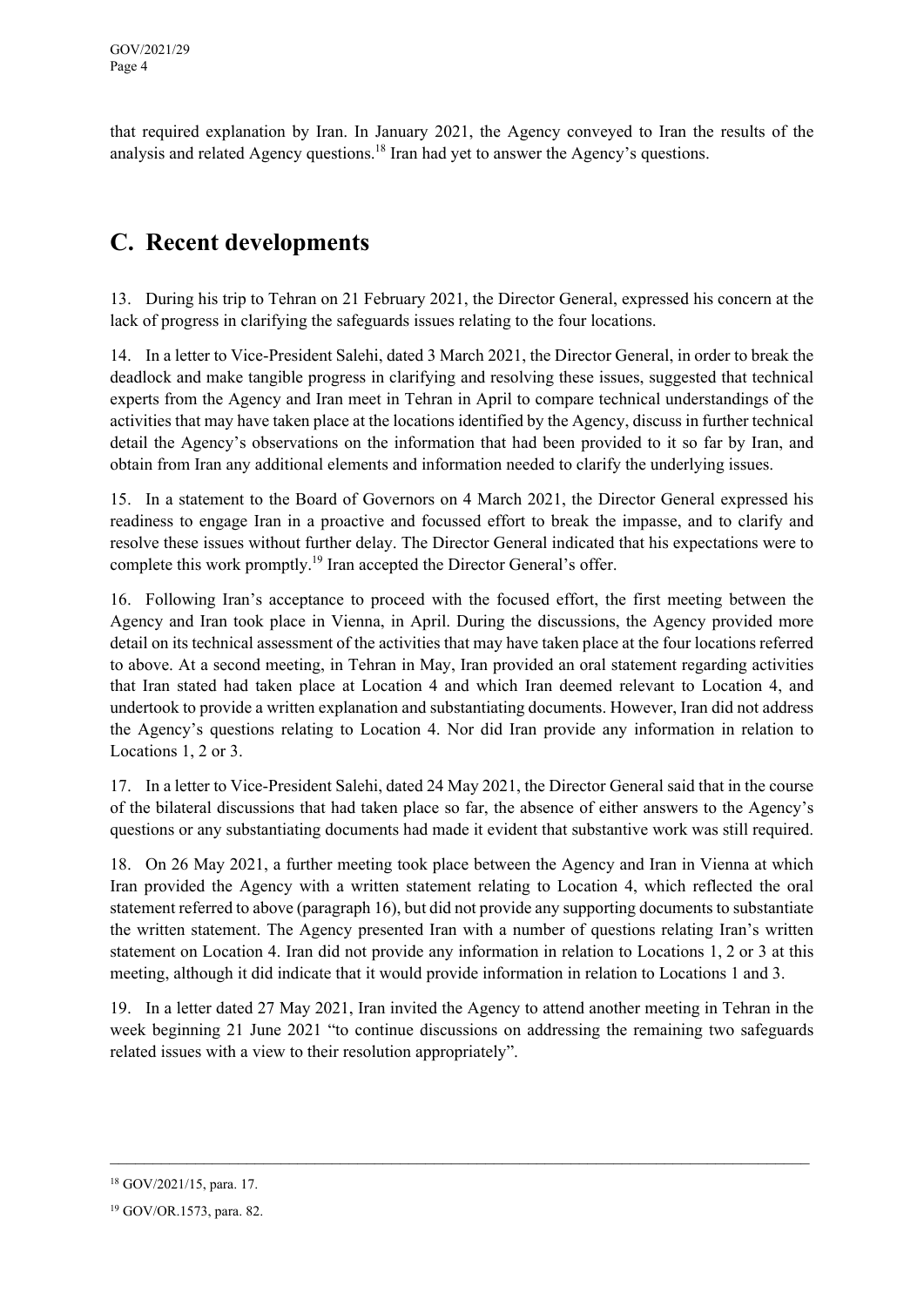20. In its reply, dated 31 May 2021, the Agency thanked Iran for the invitation and indicated that it would revert to Iran over the date, noting that the date proposed by Iran would prolong the process that should be concluded without delay.

21. In addition, the Agency also reiterated that as Iran had neither answered Agency questions nor made available the information requested, the Agency was not in a position to reach a satisfactory technical conclusion on any of the issues and that substantive work was still required. In relation to the written statement provided by Iran on Location 4, in particular, the Agency indicated that Iran had yet to answer the Agency's questions or to provide any supporting documents to substantiate the information it had already provided.

22. As part of its efforts to clarify the safeguards issues related to Location 2, the Agency plans to carry out additional verification activities at the declared facility referred to earlier (paragraph 6) to verify whether the natural uranium in the form of a metal disc identified at Location 2 is present at this declared facility.

23. In a letter to the Director General, received on 31 May 2021, Vice-President Salehi indicated to the Director General that "Iran has so far done its utmost efforts to cooperate with the Agency in a substantive manner, actively engage with the Agency in all possible ways, and provide the necessary clarifications and responses" and "would continue to cooperate constructively with the Agency".

24. Since the issuance of the Director General's previous report, Iran has provided no new information in relation to Location 1, has not answered any of the Agency's questions or provided any information in relation to Locations 2 and 3, and provided a written statement on Location 4 without any substantiating documentation.

# **D. Modified Code 3.1**

25. As previously reported,<sup>20</sup> the Director General has reminded Iran that implementation of modified Code 3.1 is a legal obligation for Iran under the Subsidiary Arrangements to its Safeguards Agreement which, in accordance with Article 39 of Iran's Safeguards Agreement, cannot be modified unilaterally and that there is no mechanism in the Safeguards Agreement for the suspension of implementation of provisions agreed to in the Subsidiary Arrangements. As of 23 February 2021, Iran informed the Agency that it had stopped the implementation of modified Code 3.1 of the Subsidiary Arrangements to Iran's Safeguards Agreement.<sup>21</sup> Subsequently, Iran informed the Agency that it does not have a plan to construct a new nuclear facility in the near future. Iran also informed the Agency of its readiness to work with the Agency to find a mutually acceptable solution to address the issue.

## **E. Summary**

26. The presence of multiple uranium particles of anthropogenic origin at three locations in Iran not declared to the Agency, as well as the presence of isotopically altered particles at one of these locations, is a clear indication that nuclear material and/or equipment contaminated by nuclear material has been

 $\_$  , and the contribution of the contribution of the contribution of the contribution of the contribution of  $\mathcal{L}_\text{max}$ 

<sup>20</sup> GOV/2021/15, para. 19.

<sup>21</sup> GOV/INF/2021/13.